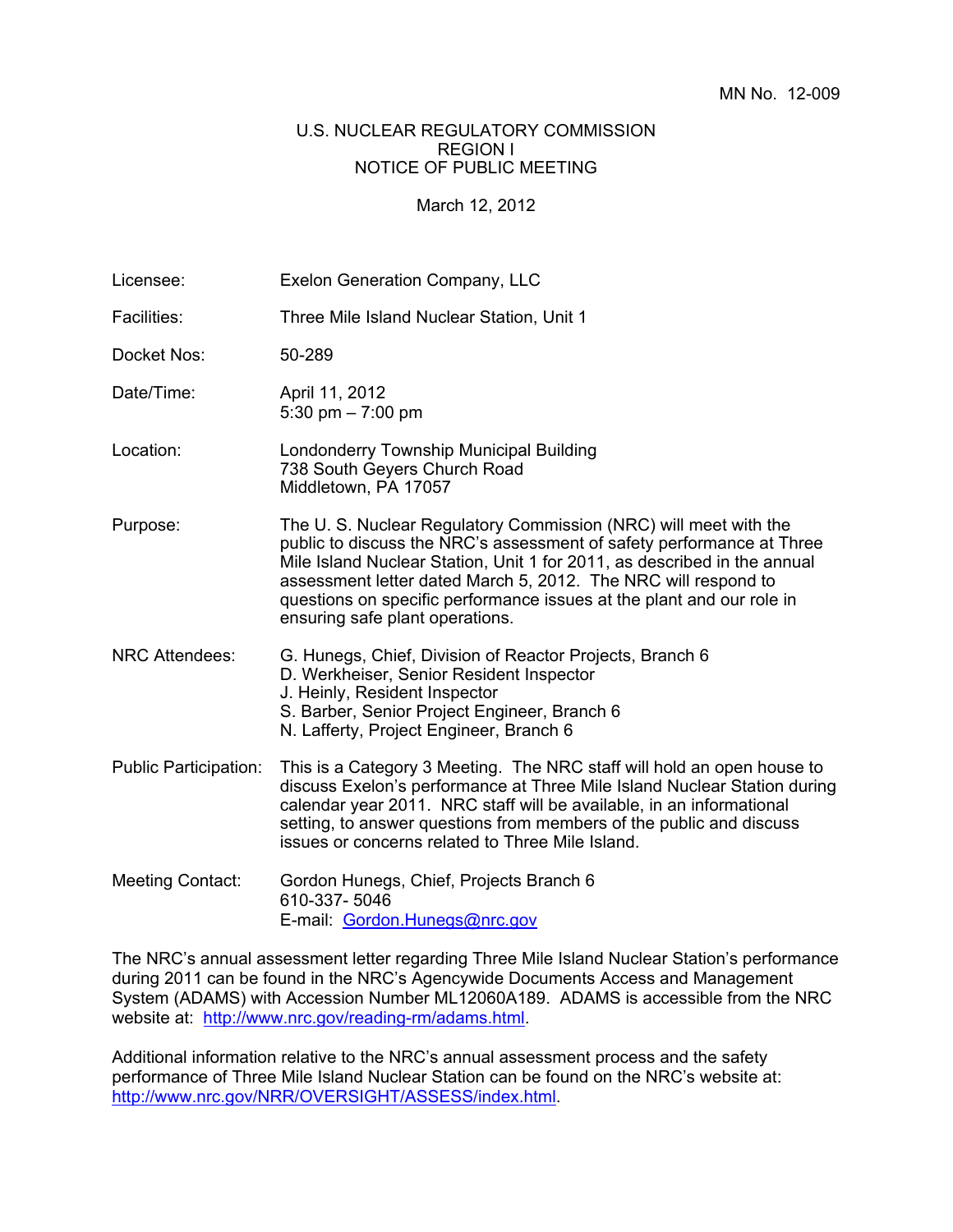The NRC's Policy Statement, "Enhancing Public Participation in NRC Meetings," effective May 28, 2002, applies to this meeting. The policy statement may be found on the NRC website, http://www.nrc.gov/reading-rm/doc-collections/commission/policy/67fr36920.html, and contains information regarding visitors and security.

The NRC provides reasonable accommodation to individuals with disabilities where appropriate. If you need a reasonable accommodation to participate in this meeting, or need the meeting notice or other information from the meeting in another format (e.g., Braille, large print), please notify the NRC's meeting contact. Determinations on requests for reasonable accommodation will be made on a case-by-case basis. Persons requiring assistance to attend the meeting shall make their requests known to the NRC meeting contact no later than two business days prior to the meeting.

Attendance by other NRC personnel at this meeting should be made known by March 23, 2012, via telephone to the NRC meeting contact.

Meetings are sometimes canceled or rescheduled as a result of unforeseen circumstances. Please confirm the meeting schedule on the NRC website under public meetings.

**/RA/** 

Approved by:

 Gordon K. Hunegs, Chief Projects Branch 6 Division of Reactor Projects

cc: Distribution via ListServ